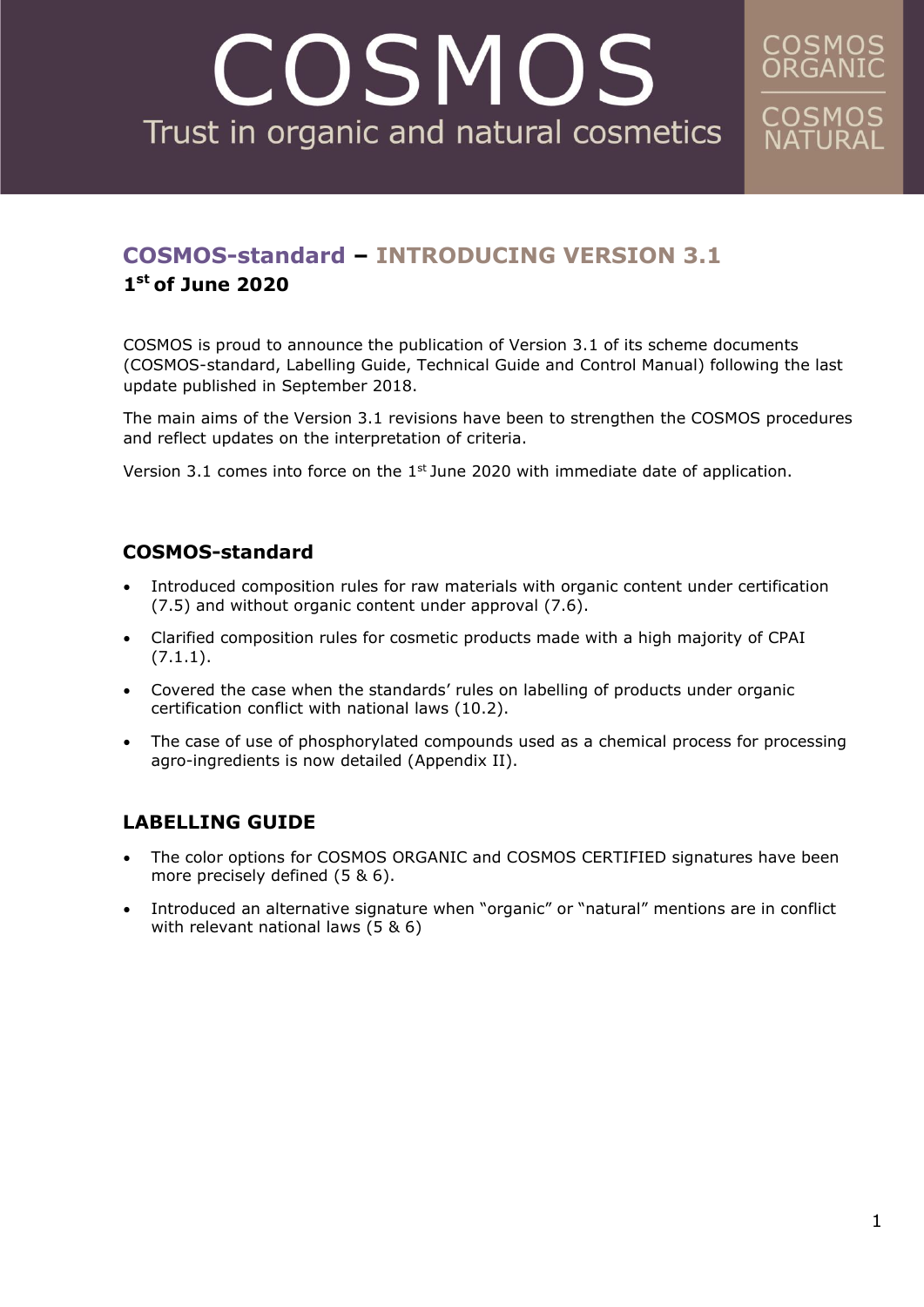### **TECHNICAL GUIDE**

- The Technical Guide is now presented in 2 sections: the section 1 gives an overview of key requirements for all COSMOS signatures; the section 2 gives guidance on interpreting technical points and criteria (Introduction).
- Definitions for Brand Owner, Distributor, Handler Manufacturer and Sub-contractor have been added and requirements have been finetuned for most of them; in cases of doubt, a risk assessment can be conducted (3).
- A more detailed definition about rinse-off products such as depilatory waxes and peel-off masks has been given (4).
- The minimal particle size of nanomaterials has been specified, and silica usage specifications covered (5.1.1).
- Added information on water quality checking depending on for which certified product or raw material, or approved raw material it is being used (6.1.1).
- Specifications about Royal jelly have been added to the PPAI chapter (6.1.3).
- More details given on the calculation rules for organic percentage of PPAI for alcohol when used as a single ingredient and no water or other ingredient is added and for distillated plant (6.2.3).
- More details given on the calculation rules for organic percentage of CPAI for hydrolysis and for fermented extract (x6.2.4).
- Composition rules for cosmetic products under organic certification about ingredients for soaps (7.1.1) and for palm oil, palm kernel oil and derivatives (7.4).
- On the chapter of packaging, defined which packaging items do not have to be checked  $(8.3)$ , given examples of how to minimize the amount of material used  $(8.3.1)$ , defined how a recycled material can be assessed (8.3.1), defined how we consider a material can be reused (8.3.1) and explained how this can be reviewed against 8.3.1 (8.3.2)
- Detailed the specific requirements regarding fabrics whether used in COSMOS ORGANIC or COSMOS NATURAL products.
- Defined the scope of concerned cleaning products (9.2).
- Precisions have been given about ingredients and surfactants in the case of products endorsed by labels such as Nordic Swan or Ecolabel (9.2).
- Disinfection materials have been added to the list (9.2.2).
- Defined the circumstances by which certifiers may allow exemptions for companies to use conventional cleaning products (9.2.4).
- In the general rules about labelling, covered the subject of 'pseudo organic logos and seals' (10.1).
- Requirements for providers of non-organic raw materials have been clarified to avoid confusions (10.5).
- The ingredients of mineral origin such as hydroxyapatite and metals have added with specific conditions (Appendix IV).
- Defined what is considered as a mixture / blend (Appendix VI and VII).
- Listed when toxicity and biodegradability data is not required (Appendix VIII).